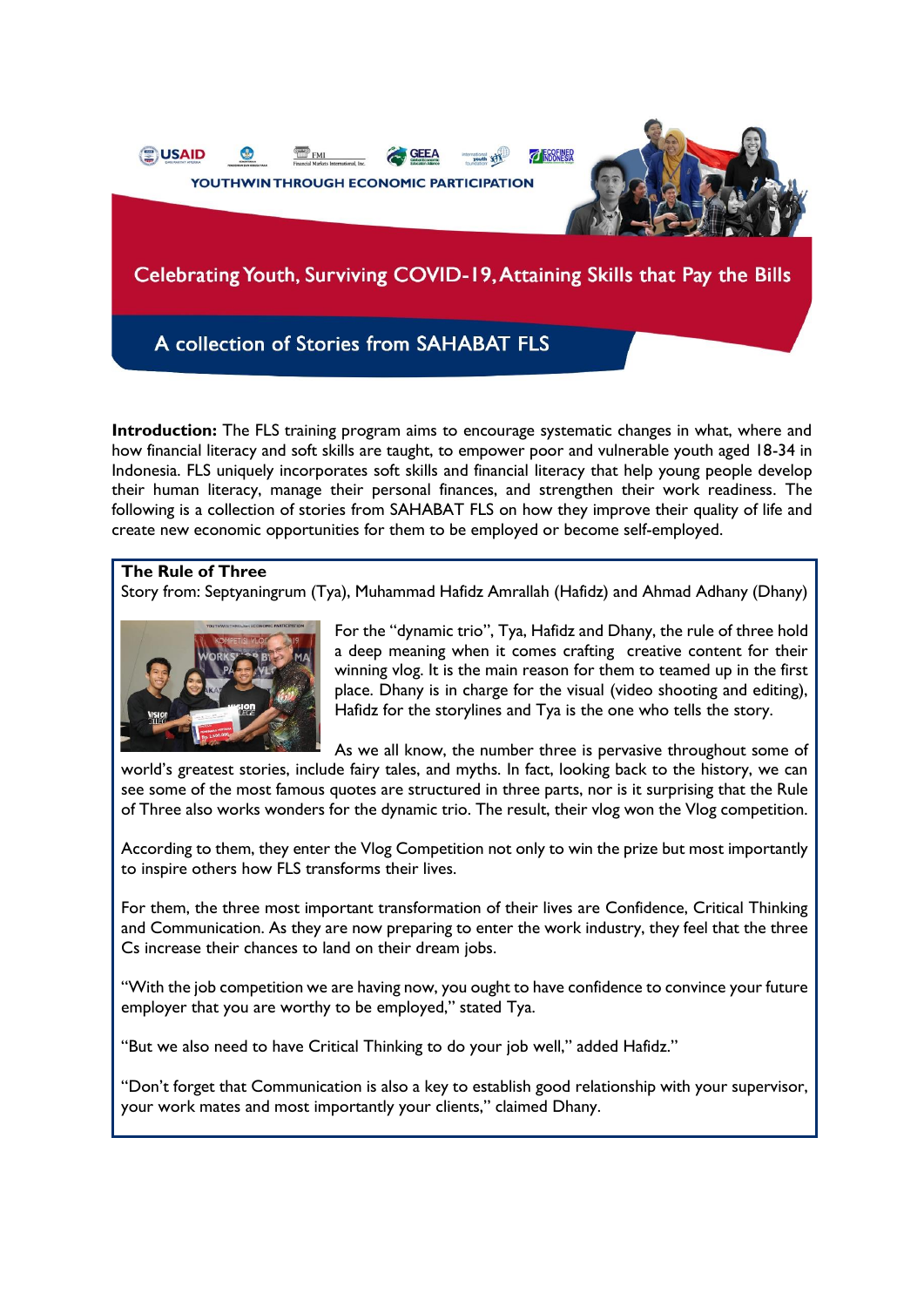**Young and debt-free** Story from: Muhamad Ridwan



Tackling debt while we are young gives us the flexibility to change careers or start a business of our own. And here is Ridwan's story.

About a year ago, Ridwan, who came from a very low-income family almost dropped out of Campus because he could not pay the tuition fee. He was in a deep debt hole. His life took a big turn when his friend told him about the FLS training program at his Campus.

"I have debts everywhere. I almost went crazy but FLS saved my life", claimed Ridwan.

"Through the FLS training program, I came to know that I have been managing my debts wrong. I did not understand about compounding interest and the late payment consequences," he added.

Soon after, Ridwan became incredibly determined to climb out of his financial hole. He started off by looking for jobs that can help him pay his tuition fee and his debts. He then wrote down how much he owes on each debt, the interest rates, and the minimum payments. For Ridwan, knowing the numbers has forced him to come up with a debt payoff plan.

"Being debt-free has improved my mental and emotional, and so did my productivity," stated Ridwan.

Ridwan is now working full time as an administrative staff at his Campus. He is also a part-time teacher at a vocational high school in Garut, West Java.

# **Do things that interest you the most**

Story from: Agil Krisna Rivanda



As a Finance Controller Stock Point for 2 years in PT. Indomarco Adi Prima (Indofood Group), joining Financial Life Skills (FLS) program back in 2019 has help Agil's life in a lot of ways.

"Through FLS, I developed my professionalism skill, team-work, critical thinking abilities, and also managing my budget." Said Agil.

In line with Agil's passion in finance, FLS is a huge support for him to expand his passion in this field. One of the thing that he successfully achieved is he wrote a journal about "Financial Distress" that is being publish by the Journal of Accounting Research Vol. 12 No. January 1-June 2020 by the Accounting Study Program of the Faculty of Economic and Business Education, Universitas Pendidikan Indonesia.

"FLS helped me to realize the importance of investing and financial planning" Agil explained. That is why Agil invests through providing capital in a number of businesses such as factories for business cooperatives and convection services.

Agil is planning to continue his study in Accounting & Finance and also attending other financial life skills training. He also wants to improve his ability to manage finances to be more disciplined in following the budget that has been made. In addition, building self-confidence also feels important in identifying his potential so that he can help him develop himself in accordance with the interests he has.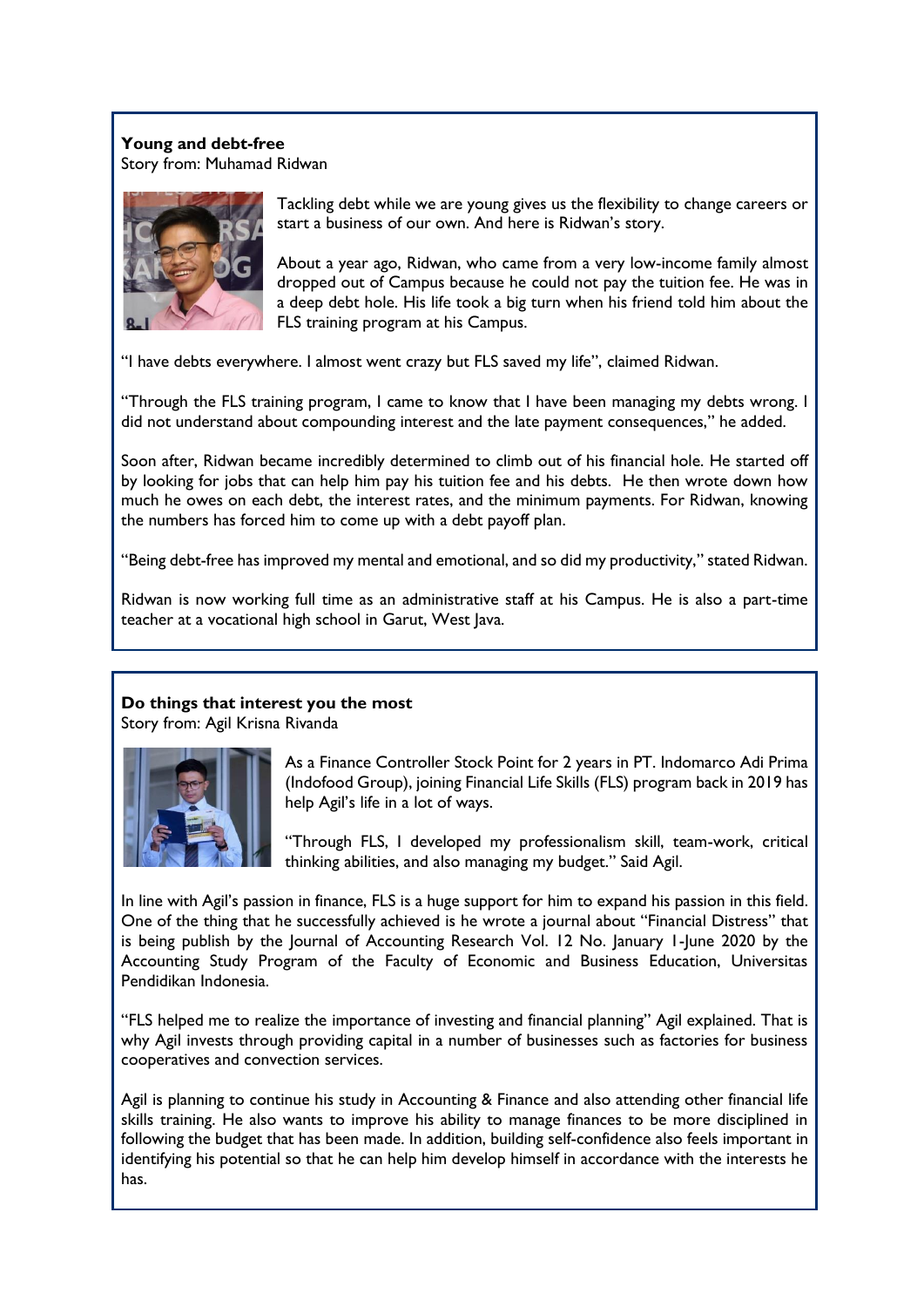### **Doing business while studying**

Story from: Dilma'aarij Riski Agustia



If Wonder Woman truly exists, then Dilma fits for the role. Dilma is a postgraduate student of the Faculty of Public Health, she is also a research assistant for a research project for Scaling-up NCD Interventions in South-East Asia (SUNI-SEA) at the Faculty of Medicine, UNS. But that's not it. She also co-owns a coffee business called Antologi Kopi.

"While we are still young, I think it is very important to explore all of the possibilities. I want to use all my time with all as many positive activities as possible. Not only for my self but also for others," said Dilma.

"That's why time management and how to be responsible person skills that I gained from my Financial Life Skills (FLS) training had a huge impact on my personal and business life," she added.

For Dilma, even her three professions can contradict one another, she still feels very happy to live through them. For her, good time management skills are a determining factor for her to carry out those three professions in harmony. Besides having to record all activities and deadlines, she also made a list of priority scales. By doing this, she can complete all the tasks at hand. Further, she is completely responsible for making all decisions or actions in any situation.

Even the COVID-19 is not slowing her down. In April 2020, Dilma, along with Ikatan Mahasiswa Banyuwangi Poltekkes Kemenkes Malang distributing surgical masks as well as hand sanitizers for the citizen. In addition, she also had the opportunity to do online seminars to educate people with COVID-19.

# **SWOT for getting a job**

Story from: Sultonnur Rosid



"FLS skills help me to develop my potential" said Sulton, last semester student of STI Kesehatan Kuningan, majoring in Public Health.

For Sulton, life is never easy and always comes with surprises. Like millions of other youth, Sulton faces the same challenge which is competing to find a decent job part-time job while attending a full-time bachelor's degree program, He was very doubtful that he can make it in the competition.

He knows that he needs to find his uniqueness that can leverage his chance to win the competition. For that, he reached out to the Career Development Center at his Campus which then offered him to participate in a-3-day FLS training program.

"From the training program, I came to understand that people are most likely to succeed in life when they use their talents to their fullest extent. Similarly, people will most likely suffer fewer problems if they know what their weaknesses are and able to manage their weaknesses," stated Sami.

"I was introduced to SWOT Analysis which is a useful technique that helps us identifying our strengths and weaknesses and analyzing the opportunities and threats that flow from them," added Sulton.

At the time of the training, he was in a recruitment process as a field assistant in tuberculosis department at Lembaga Kesehatan Nahdatul Ulama (LKNU). According to Sulton, conducting a self SWOT analysis has helped him a lot throughout the course of the interview process. Not only that he answered all of the technical questions, but also successfully convinced the recruitment committee that he is the perfect candidate for hire.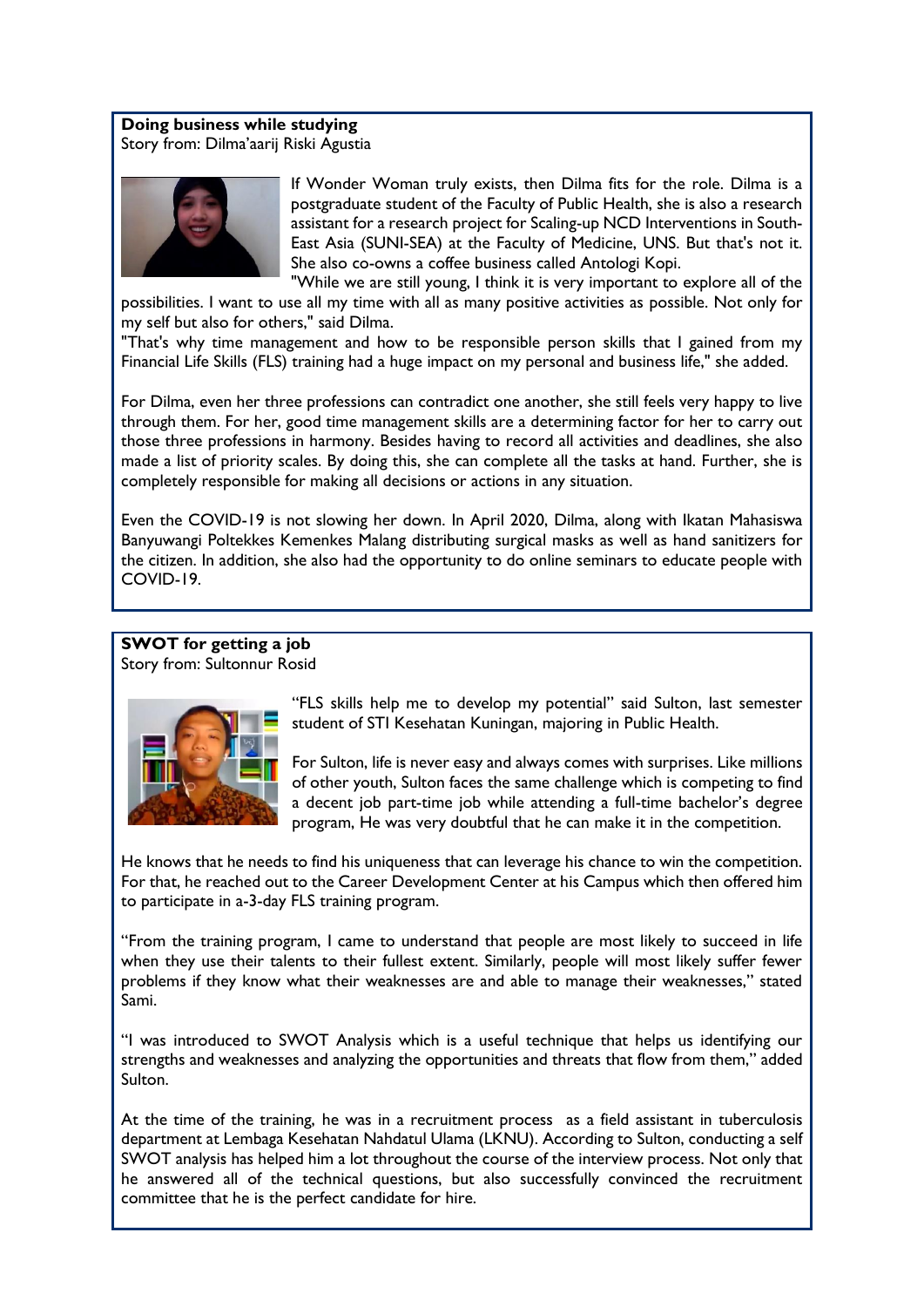#### **A journey to financially independence** Story from: Dea Selviasari



"FLS has helped me optimize my income at work, and in building my personal business assets." Dea explained.

Attending Financial Life Skills training, creates a big impact in Dea's life. She realizes building her own business, is more exciting rather than continue to depend on companies that do not belong to us.

Even though she did not have any business background, in the end of 2018, she manages to join Multi-Level Marketing (MLM) in digital marketing for various kind of product. Dea sees business opportunity in 4.0 era, where devices play an important role in collecting information, and business information can be given virtually.

Dea also teaches in Raudhatul Athfal and Madrasah Diniyah Takmiliyah Awaliyah while also attending her 5th semester in Sekolah Tinggi Agama Islam in Sukabumi. She hopes to be able to finishes her school while expanding her business, so that she can be financially independent and provide the best for her kids later.

She believes the skills that FLS offers will continue to contribute to this lifespan as well as in the future.

# **A cup of success**

Story from: Iyara Novi Fajriati



We can all agree that every individual on this planet has a unique story of struggle, trial, and success. For Iyara, her success begins after she took the financial life skills training program at her campus that led her to start her custom mug/cup business.

"Starting a business requires its own set of skills such as financial management, marketing, communication, critical thinking, planning, and problem-solving. I came to learn most of that skills from the FLS training program, " said Iyara.

"At first, I started as a reseller but as the business grows, I decided to produce my own product," she added.

To start being a business owner and producing her own products, Iyara had a business plan that was solid enough to convince her father to give her a loan that she would partly use to buy a mug printing machine.

Far from the custom cup/mug that she sells today, Iyara's couple of business trials include reselling tumblers, bags and women clothes, but as her clientele grew, she realized that she would make much more selling custom mug/ cup. So, she decided to focus only on a custom mug/cup.

"I owe it to FLS," she stated.

Aside from managing her business, Iyara also heavily involves with the "Karang Taruna' (local youth community-based organization) and came up with the idea of "Bank Rongsok" (Bank of Junks). Through that project, Iyara turns junk to gold. Iyara and her friends from Karang Taruna collect trash/ junks from her village and sell them away. The profit from the sales then used to help her village to become self-sufficient as well as to fund local charity events.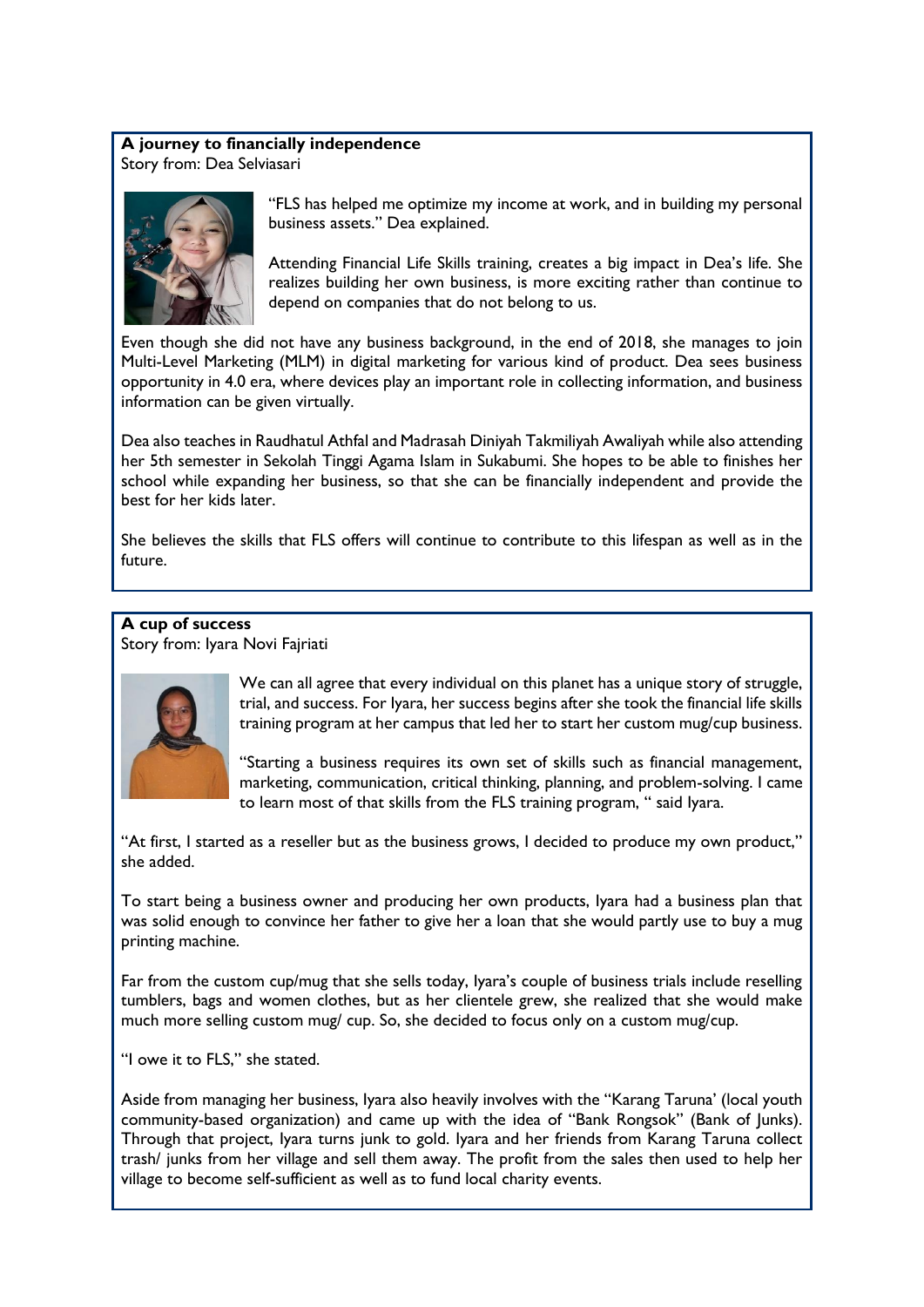#### **The Power of Self-Confidence** Story from: M. Abdul Wahid Ulya



Many psychologists say that the more confident we become, then the more we will be able to fight the voice inside our head that say, "I can't do it." The saying goes the same for Wahid, short from M. Abdul Wahid Ulya.

"For most of my life, I see my-self as an introvert person and having a lack for self-confidence. Until, I landed a job as a teacher which made me incredibly determined to boost my confidence. My first day of teaching was

horrible, I had all the stage fright symptoms from stuttering, tremor in the hands and legs to sweaty hands. Right after that, I looked for any short course program on building self-confidence and found the Financial Life Skill (FLS) training."

In October 2019 in Klaten, Central Java, Wahid attended the FLS training program and claimed that the training boosted his self-confidence. He no longer fears to speak in front of his class and can now build a closer relationship with his students.

Wahid believes that having self-confidence is linked to almost every element involved in his happy and fulfilling life.

Now, while still looking for more opportunities to enhance his career, he is also preparing his master's degree that will start in September. Wahid receives an LPDP scholarship from the Indonesian government to continue a graduate program in Islamic education at IAIN Salatiga.

# **Setting Goals**

Story from: Ganisthia Wardhani Sumitra



For many of us, our goals in life often relate to careers, health, and fame. The same for Ganis, the goal is to become a well renowned makeup artist and wedding organizer in Cianjur, West Java.

"A little over a year ago, as I was preparing for my graduation, I took a training program at my Campus called Financial Life Skills program. It was

a 3-day training with 14-modules on soft skills and financial literacy. One module that really stood out for me was the one about setting goals. It gave me the skills on how to make my dreams come true," said Ganis.

According to Ganis, to achieve her dream, she first laid out some plans. She divided one big goal into small goals so that she can easily reach one by one, step by step. She started with mapping out businesses that provide similar services like make-up artists and wedding organizers. Then, she examined which services that can be unique for her to develop and market it better in Cianjur.

She was and still very committed to continuing to grow her business. In 2019, she successfully built her first warehouse for all the wedding props and tools. She also began to invest while saving shares in one of the Securities to continue to grow her capital.

In the same year, Ganis made a vlog documenting her success to compete for the 2019 International Youth Day Vlog Competition organized by USAID YEP. She was crowned as the third winner for the Vlog Competition organized by USAID YEP. She was crowned as third winner for the Vlog Competition.